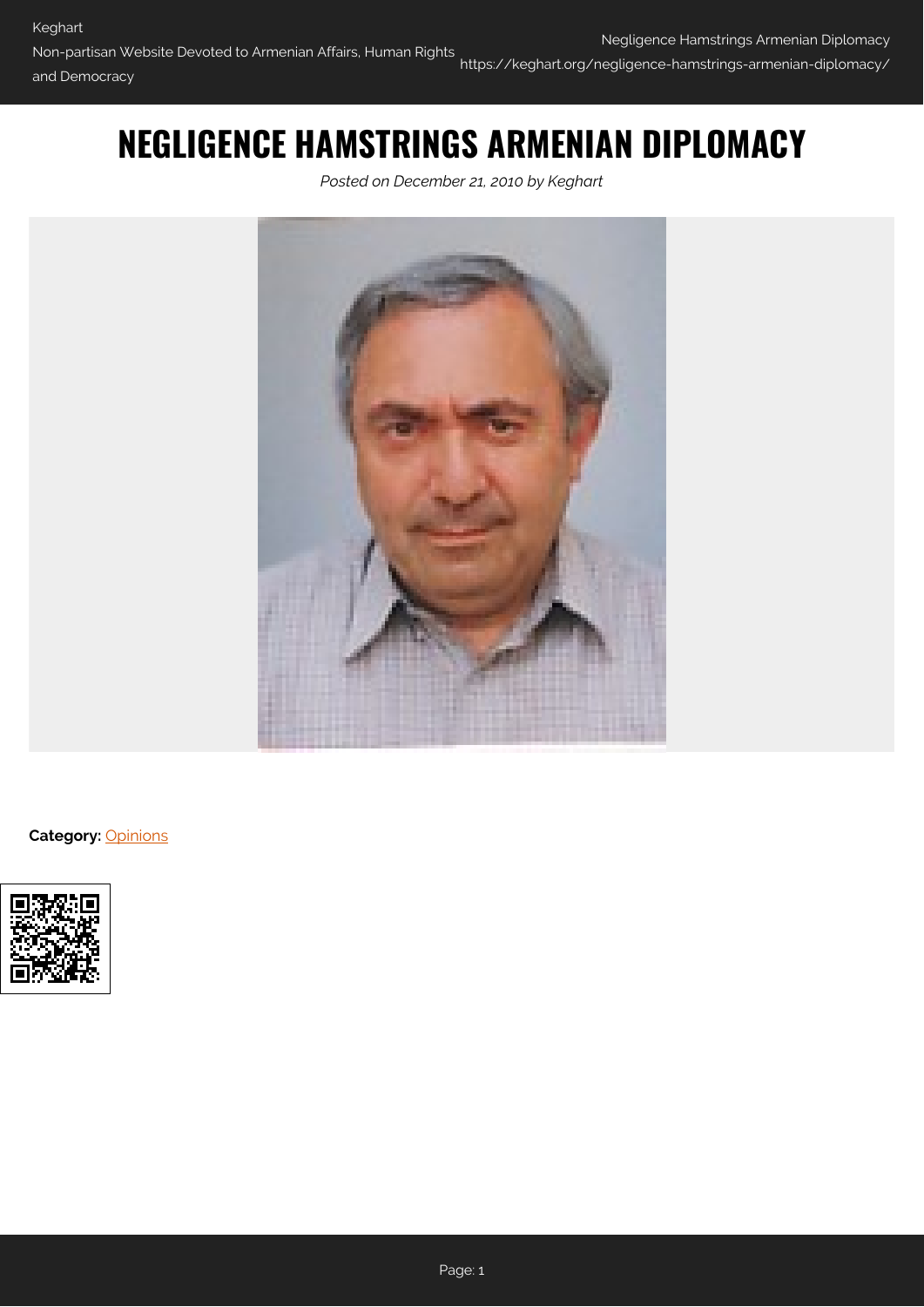Non-partisan Website Devoted to Armenian Affairs, Human Rights and Democracy https://keghart.org/negligence-hamstrings-armenian-diplomacy/

Armen Kouyoumdjian, Former vice-president, Armenian Community of Chile Valparaiso, Chile, 17 November 2010

 $\pmb{\times}$ 

 $\pmb{\times}$ 

In response to Keghart.com editorial team's [Clannish Mindset Impedes Armenia's Progress](http://www.keghart.com/Editorial_Progress) Mr. Kouyoumdjian mailed us a letter authored by him and addressed to H.E. Mr Edward Nalbandian, Minister of Foreign Affairs and H.E. Dr. Hranush Hakobyan, Minister of Diaspora. It relates to appointement of an Honorary Consul of Armenia in Chile. It is distrubing what Mr. Kouyoumdjian reveals.

The text is presented to the readers of Keghart.com without editing.

Armen Kouyoumdjian, Former vice-president, Armenian Community of Chile Valparaiso, Chile, 17 November 2010

In response to Keghart.com editorial team's [Clannish Mindset Impedes Armenia's Progress](http://www.keghart.com/Editorial_Progress) Mr. Kouyoumdjian mailed us a letter authored by him and addressed to H.E. Mr Edward Nalbandian, Minister of Foreign Affairs and H.E. Dr. Hranush Hakobyan, Minister of Diaspora. It relates to appointement of an Honorary Consul of Armenia in Chile. It is distrubing what Mr. Kouyoumdjian reveals.

The text is presented to the readers of Keghart.com without editing.

## **Armen Kouyoumdjian Country Risk Strategist Casilla 1150 Correo Central Valparaiso CHILE**

Phone 56-32 2612142 Fax 56-32 2612180 Cell 56-99 224 1060 Email armen.kouyoumdjian@gmail.com November 17, 2010 H.E. Mr Edward Nalbandian, Minister of Foreign Affairs H.E. Dr. Hranush Hakobyan, Minister of Diaspora Erevan, REPUBLIC OF ARMENIA Your Excellencies,

I am writing this letter to draw your attention to the isolation and obstacles faced by the Armenian Community in Chile. Though we are small (around 120 registered members, maybe a couple of hundred more around), not only have we made extraordinary efforts to show our dedication and commitment, but I think that the survival of the smaller communities is more important than the large ones, which will always find a way to get through. We in Chile have no school or church, nor the facilities for cultural activities. Not a single senior official from the Republic of Armenia has visited us since independence, and when from time to time low level Chilean delegations visit Armenia, we are never informed, before, during or afterwards, about the purpose, development and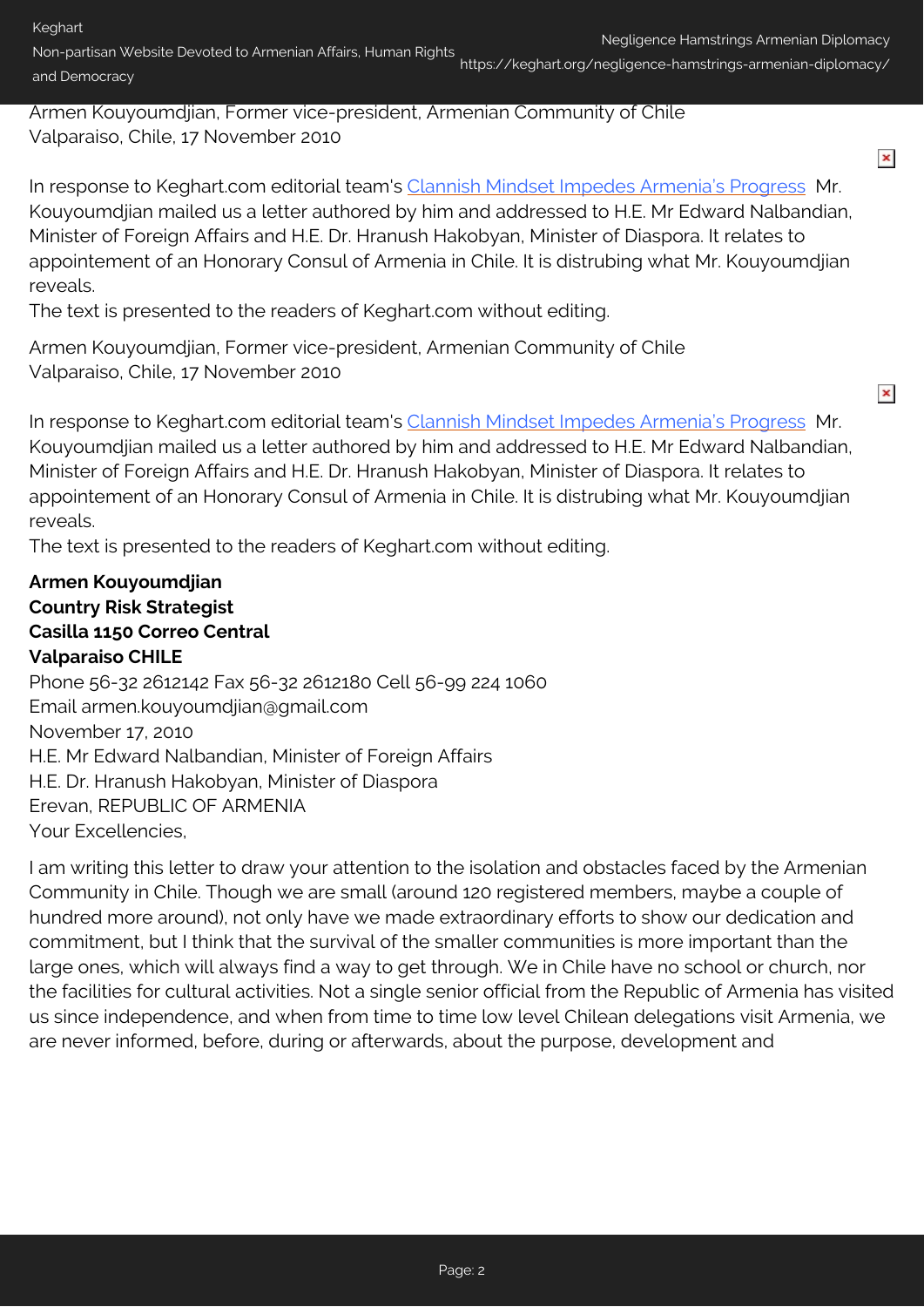Non-partisan Website Devoted to Armenian Affairs, Human Rights and Democracy https://keghart.org/negligence-hamstrings-armenian-diplomacy/ consequences of their trip. There is virtually no trade between Chile and Armenia, and a minimum

number of travellers in either direction.

Though we are mainly a middle to lower-middle class community, with no millionaires among us, we managed to make a significant contribution in the launch year of the All Armenia Fund. Seeing that it would not be possible to keep it up regularly, we chose instead to sponsor a specific project, and from 1997 to 2009, I myself single-handedly spent over a quarter of my savings in supporting the AveMaria classical female choir in Yerevan. On top of that, I also sponsored the presence of five Armenian journalists to the Cannes film festival over the years. I made 11 trips to the country between 1998 and 2009, meeting with both your ministries and other organisations, giving talks and being interviewed on the media. I attended the last Diaspora Conference in Yerevan, and helped set up the Spanish-language library at Villa Delenda in Erevan.

In Chile itself, we kept the Armenian cause flying high in the media, managed to sabotage a dinner given on April 23 some years ago by an extremist Turkish organisation, convincing the Chilean president not to attend. Talks, conferences and media interviews were made regularly. The Armenian embassy concurrent in Chile from Buenos Aires was regularly informed not just of Chilean developments, but also about the activities of the Turkish embassy and government in its relations with Chile. Last but not least, we managed to have a Genocide recognition resolution passed unanimously by the Chilean Senate.

Some years ago, the ambassador in Buenos Aires asked me to coordinate a committee to act as unofficial liaison with him. As I am semi-retired and with good contacts, I took the job on almost singlehandedly.

I was offered the possibility of becoming Honorary Consul, but I do not live in the capital, have no infrastructure as I work from home, and limited resources, so I did not accept the offer. Nevertheless, I carried out many of the activities an honourary consul would have done. I even made the yearly trip to Buenos Aires to attend the celebrations of independence each September.

Suddenly, in March 2010, the embassy stopped all contact with me and our community, not answering messages or reacting to requests and queries. We carried on our business as usual but the situation was increasingly puzzling. Finally, I heard at a diplomatic party, from a journalist close to the Foreign Ministry, that a Chilean lawyer had been formally accredited as Honorary Consul of Armenia to Chile on September 10 last. This person, whose only link to Armenian affairs is that he helps Eduardo Eurnekian in some of his Chilean businesses, not only I am sure has no knowledge of the culture, history, geopolitics and diplomacy of Armenia, but the fact that it took him two months to make himself known to the community (and that, only to the chairman of the board of the community) shows how little interest he has in carrying out the job as it should be. He also has a rather shady past in the diplomatic service when he served the Pinochet government.

I, and many other members of our community, find it unacceptable that not only such a person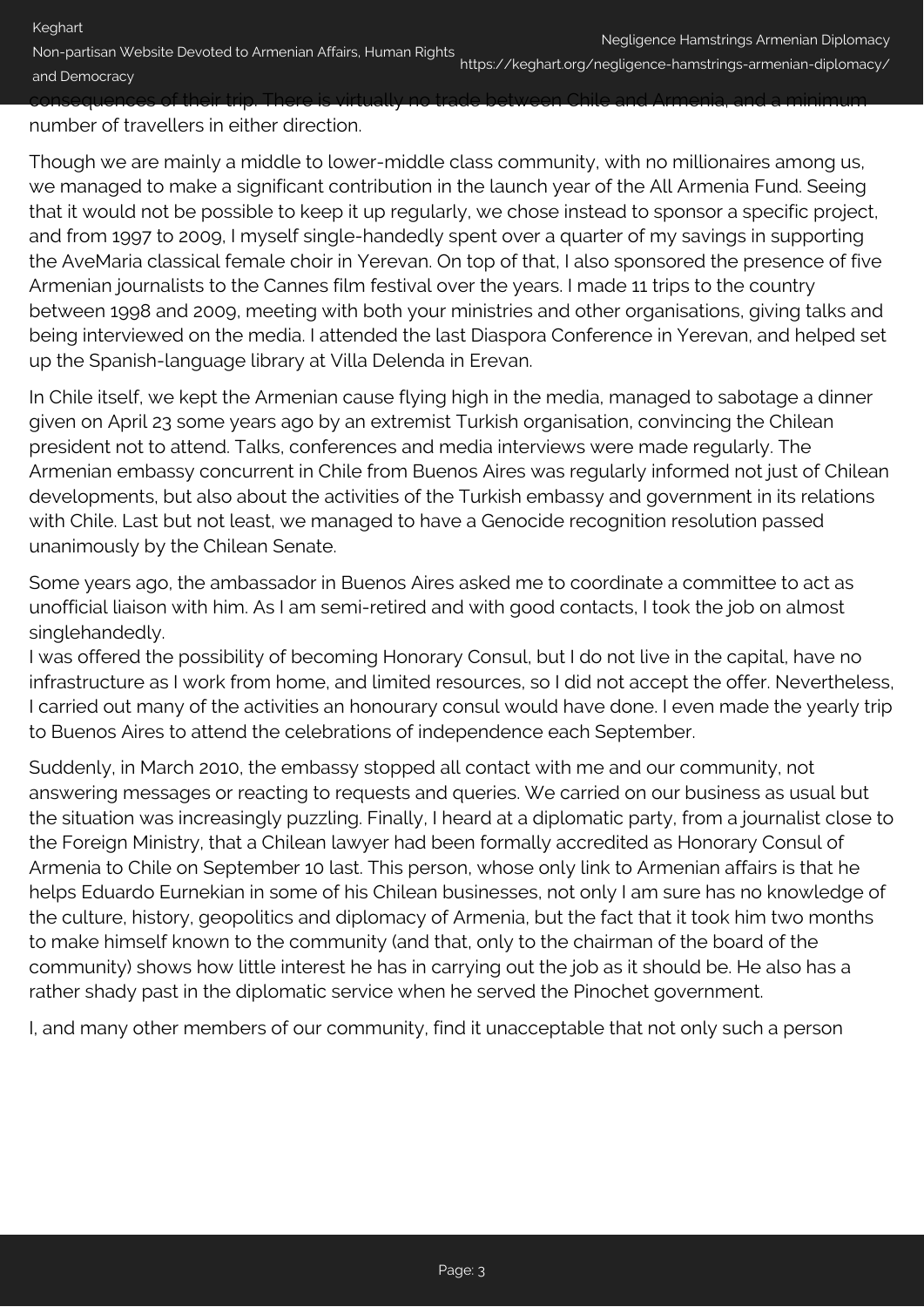Non-partisan Website Devoted to Armenian Affairs, Human Rights and Democracy https://keghart.org/negligence-hamstrings-armenian-diplomacy/

should be appointed to represent Armenia and the Armenians in Chile, but even more so as neither he, nor the embassy, consulted, informed or confirmed the fact to us until we heard it from another source, quite by accident, two months later. On top of all the other neglect, it is an affront to the community, though I am writing this letter on a purely personal basis.

The situation of Armenia is such that it requires special care in putting across its case, particularly in countries such as Chile where it is little known. To suddenly kick away people who have helped for years in money, effort and dedication, without even so much as keeping us informed or saying thank you, is an unacceptable attitide. I have resigned from all Armenian activities myself, because I am obviously not wanted.

Respectful regards,

Armen Kouyoumdjian Former vice-president, Armenian Community of Chile Former ad hoc liaison with the Embassy of Armenia Former Adviser for International Affairs, Armenian Community of Chile